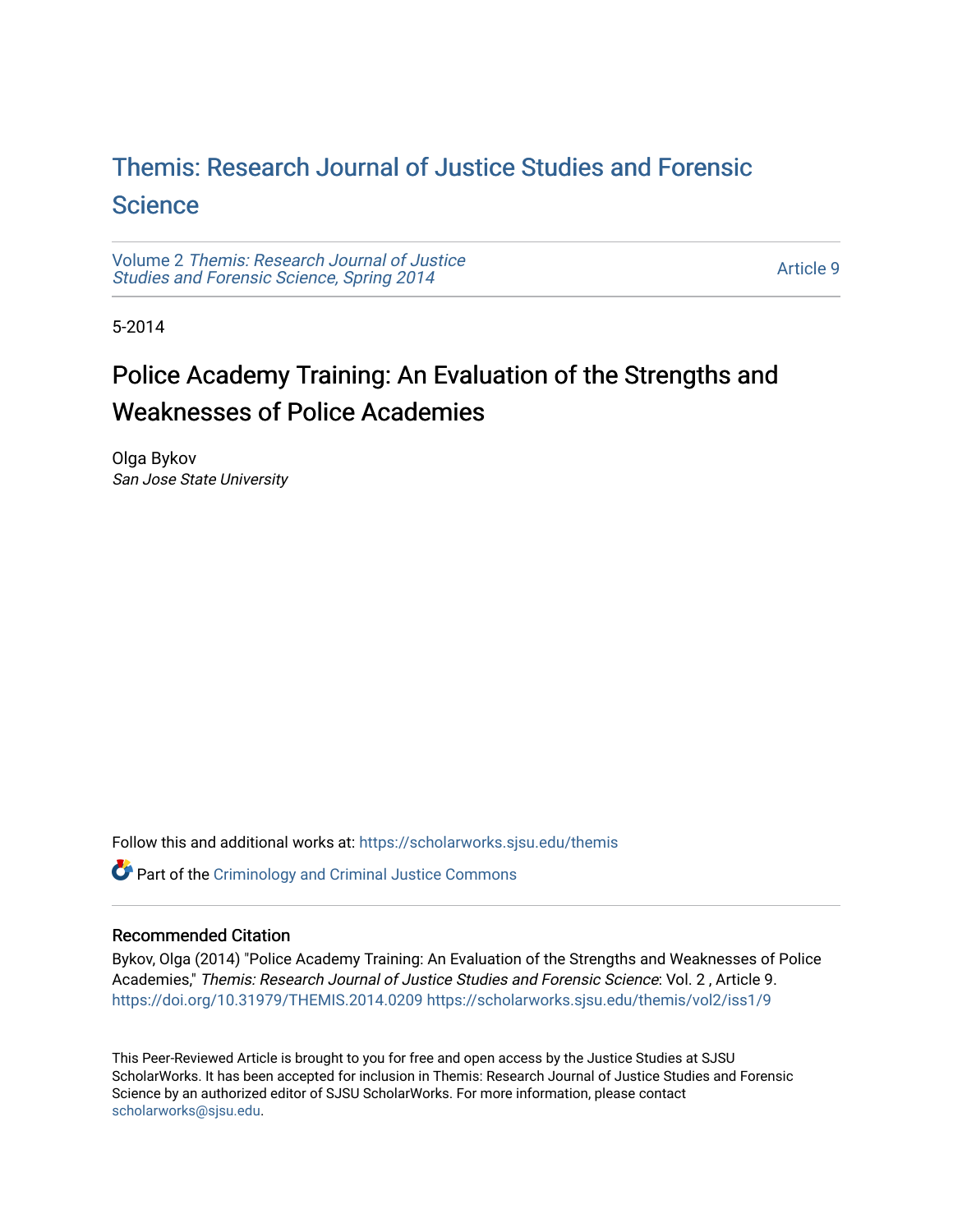## Police Academy Training: An Evaluation of the Strengths and Weaknesses of Police Academies

## Abstract

The purpose of this paper is to give an overview of the historical and current protocols which have existed in police academies, with a focus on the gender issues being faced by female police officers. The development of the police force is examined, with explanation of the differences and developments aligning with each era of history. Next, current police practices are elaborated upon, emphasizing the difficulties women experience in becoming police officers and where the ideologies of the police academies originated. Finally, suggestions are given based on research findings in order to reduce the ideological divides that occur in the police force and increase the effectiveness of officers' work in the community.

## Keywords

policing, police academies, evaluation research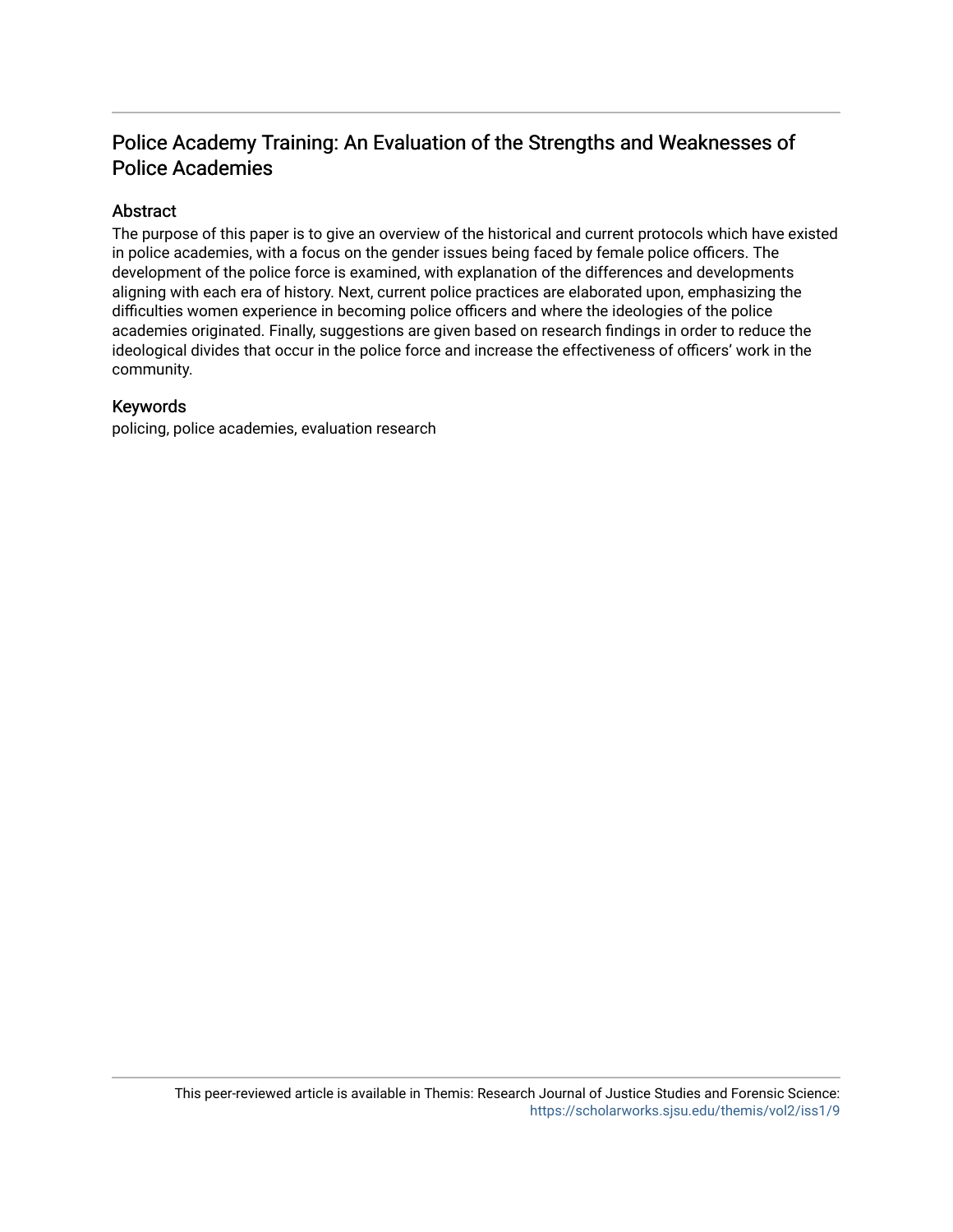Police Academy Training: An Evaluation of the Strengths and Weaknesses of Police Academies *Olga Bykov*

#### **Abstract**

The purpose of this paper is to give an overview of the historical and current protocols that have existed in police academies, with a focus on the gender issues being faced by female police officers. The development of the police force is examined, with explanation of the differences and developments aligning with each era of history. Next, current police practices are elaborated upon, emphasizing the difficulties women experience in becoming police officers, and where the ideologies of the police academies originated. Finally, suggestions are given based on research findings in order to reduce the ideological divides that occur in the police force and increase the effectiveness of officers' work in the community.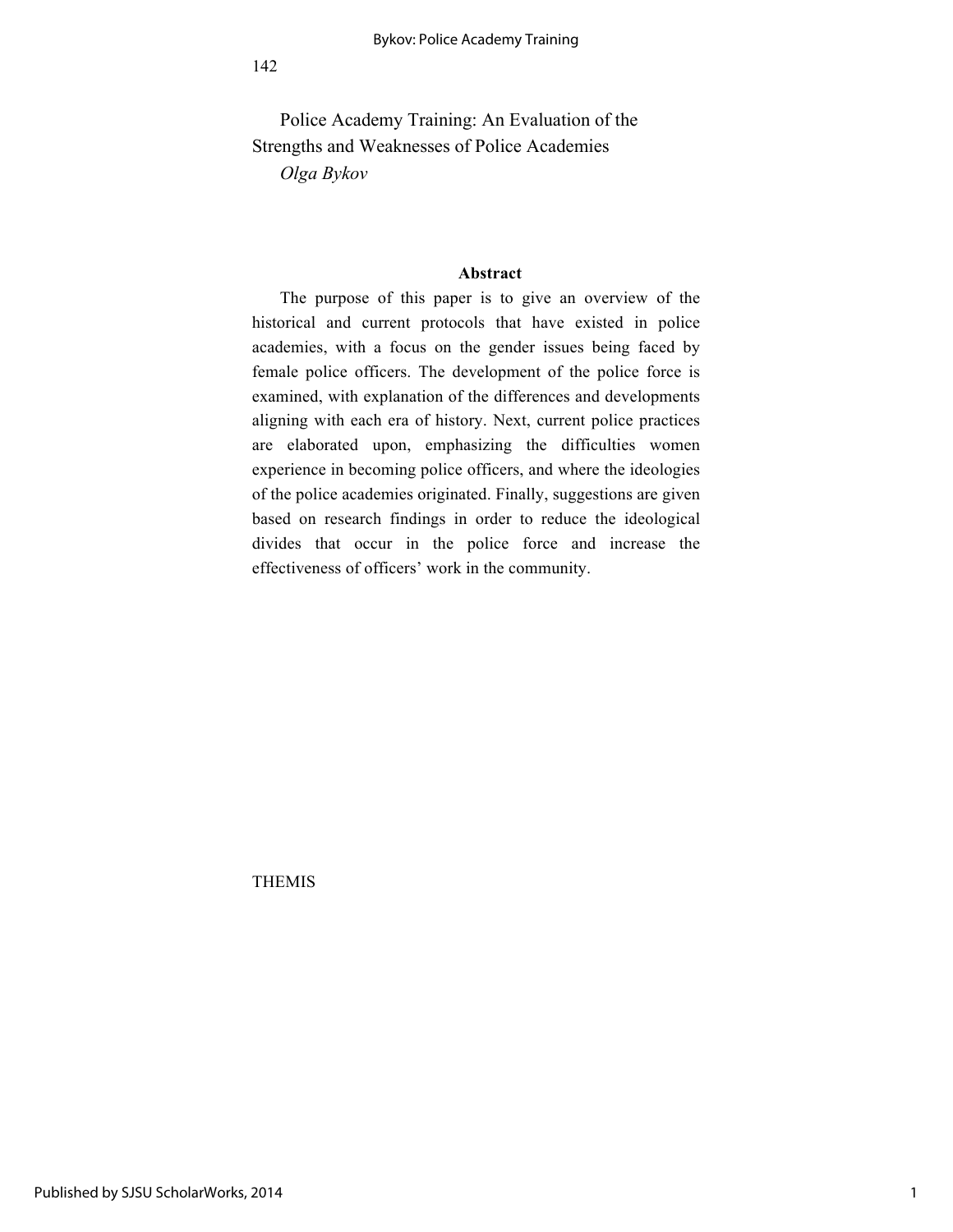#### **Introduction**

Despite recent dilemmas about the state of the national debt, between 1997 and 2007 over eight billion dollars of taxpayer money was spent to improve the quality of policing (Helms & Gutierrez, 2007). With funds this large being distributed, there is a surprisingly low level of public scrutiny in terms of police training. A multitude of complaints and negative attitudes exist toward police work in the field, questioning various forms of discrimination, use of excessive force, and supremacist ideologies, among other issues (Huisman, Martinez, & Wilson, 2005). However, examining the outcomes of police training is fruitless without examining the practices and lessons taking place in police academies. Sedevic (2012) revealed that graduates from the Oakland Police Academy claimed they were not adequately prepared for approximately 34% of job tasks they later had to perform. Statistics like this are worrisome at best. Inadequate preparation of police cadets sets new officers up to inevitably make mistakes, especially concerning gender stratification and discrimination. In order to improve the relationship between police departments and the public, it is necessary to properly prepare officers for issues they are going to face. There is a direct relationship between the training cadets receive in police academies and the behavior they exude to the public. Hyper-masculine, gender constricting attitudes present in police academies reflect themselves directly in police treatment of females within the policing profession and in the community, giving rise to the need for evaluation of police academies and ideological changes in the organization that will promote gender equality.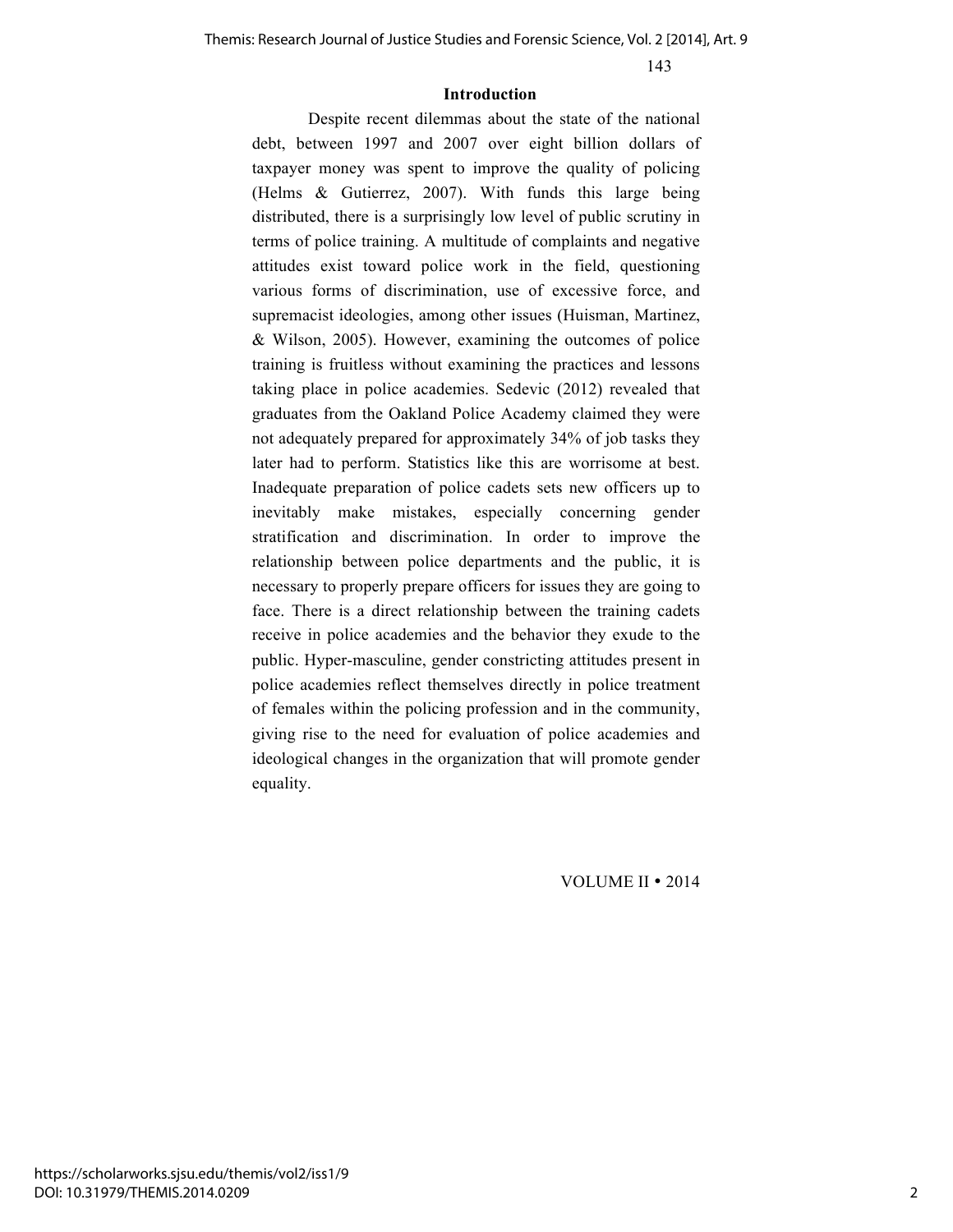#### **History**

Although various informal methods of policing were enacted from the founding of the United States, formal police training was created in 1908 by August Vollmer in Berkeley (Scott, 2010). Various other cities followed Berkeley's trend and began creating their own policies and requirements for police officer training. J. Edgar Hoover continued the trend of police professionalization in 1935 when he created the FBI National Academy to employ additional training for local law enforcement officers (Lane, 2005). Both programs emphasized the importance of officer education and knowledge on a variety of issues; previous eras focusing on monetary incentives and political corruption seemed to have finally become obsolete. Progressive reformers supporting a migration toward the professional model of policing aimed to raise personnel standards, define policing as a profession, develop specialized units, eliminate political corruption, appoint qualified chief executives, and introduce principles of scientific management (Helms & Gutierrez, 2007). Since the federal government delegated law enforcement as a responsibility of local municipalities and states, set criteria for police officers were never decided on (Chappell & Gibson, 2009). Thus, the disorganized and decentralized structure of policing was established.

Despite a lack of uniformity in training, many police departments throughout the 1950s and 1960s began adding additional programs as part of the cadet school process. For example, the School Resource Officer (SRO) program was created to allow new police officers to feel comfortable in the communities they were serving, as well as to help students and teachers feel safer at school (Weiler & Cray, 2011). Today, 35%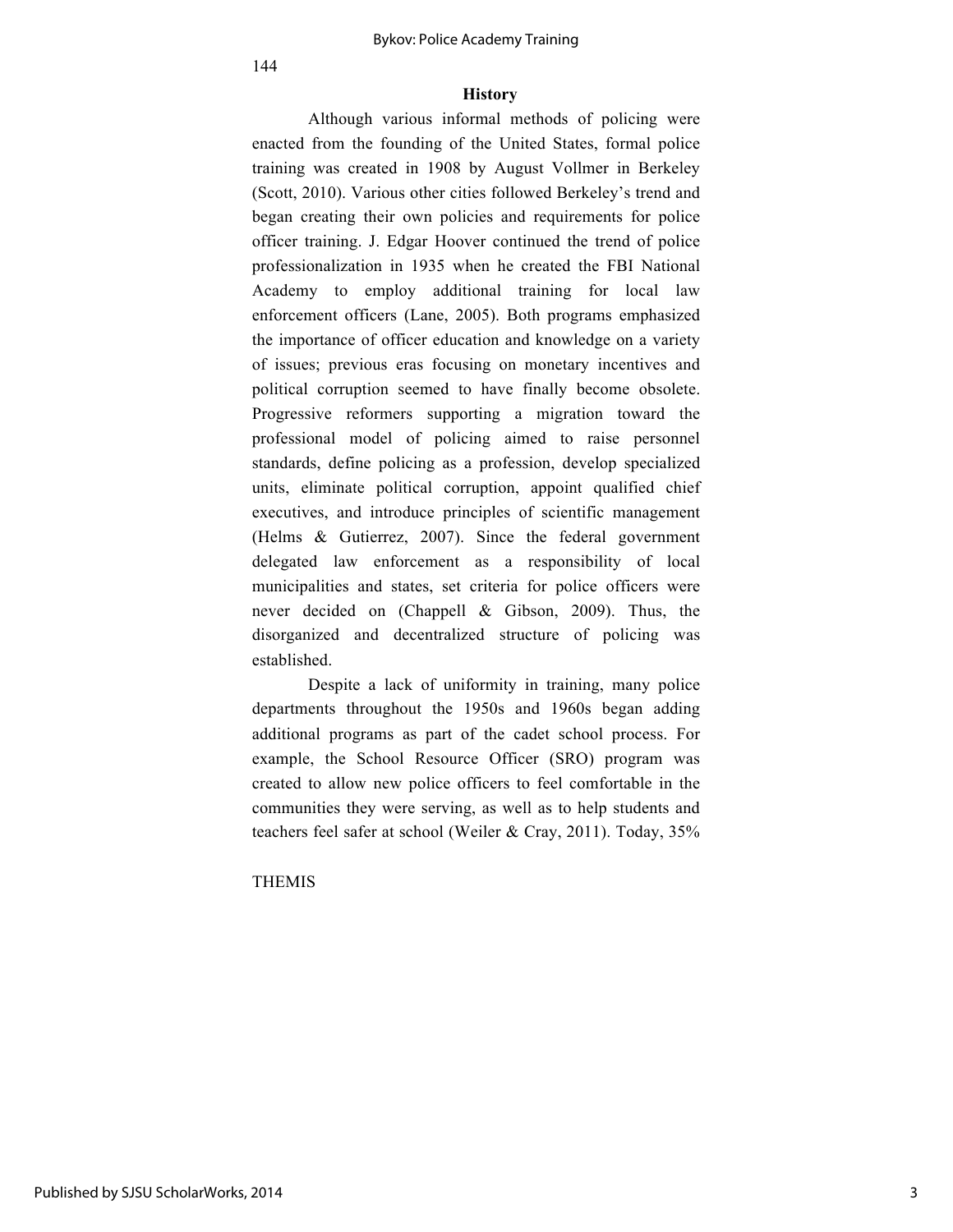of schools at various levels across America use SROs (Weiler & Cray, 2011). Despite sparse efforts throughout the mid-20<sup>th</sup> century, problems continued to plague police interactions with the public throughout the civil rights movement and the decades that followed. The main problem that gained recognition was the void between the curricular training cadets received in academies and practical experiences that arose in everyday police work (Caro, 2011). Police officers needed to be prepared for more practical police experiences instead of only understanding the idea of policing.

In order to increase the requirements of police academies, adjustments have been made to law enforcement training facilities within the past 30 years. Most important was the employment of the San Jose Model of Field Officer Training, which allowed cadets to apply the theoretical knowledge they had gained in real-life scenarios (Caro, 2011). This program was crucial in training officers in the discretion and decision-making skills they would face every day. Police training, or lack thereof, finally came under the scrutiny of the United States Supreme Court in *Canton v. Harris* (1989). The Court held that police departments may be held liable when a failure to adequately train officers leads to a deliberate indifference to the constitutional rights of those that the police come into contact with (Marion, 1998). Events of the early 1990s, such as the Rodney King beating and the O.J. Simpson investigation, finally brought the police under public and professional scrutiny, which concluded that police training may not fully address the needs of the profession (Marion, 1998). Tension during police interactions with the community stemmed from different expectations and attitudes of each group; police interpersonal skills were underwhelming and resulted in distrust and disapproval of the

<sup>145</sup>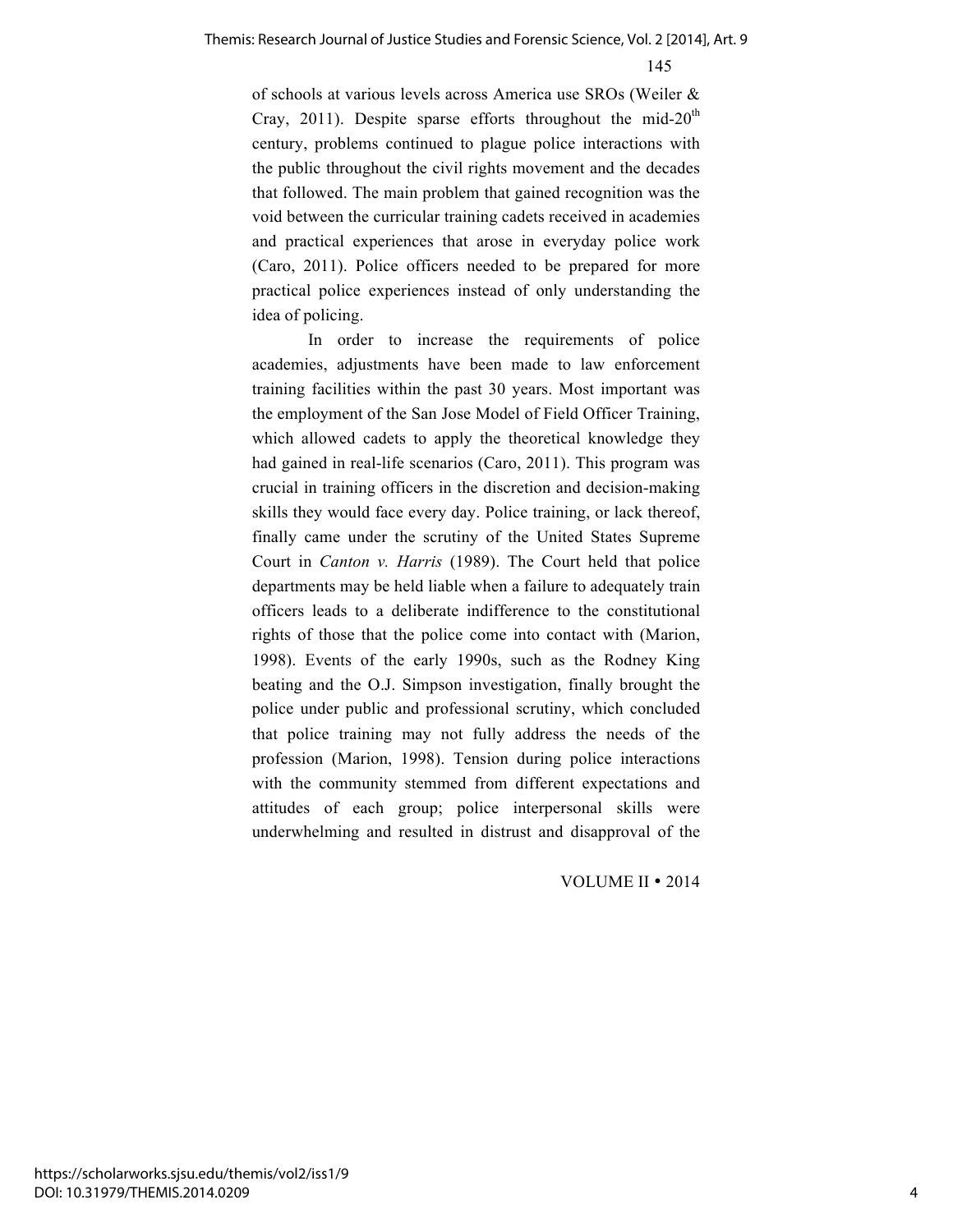police (McDermott & Hulse, 2012). These emerging public realizations of imperfections in policing revealed the problems existent in the organization.

Regardless of the long-term effort to move away from the paramilitary centralized hierarchy upon which police organizations were founded, an "us versus them" mentality is still overwhelmingly present in the police academy (Helms & Gutierrez, 2007). For almost a century, events such as the Wickersham Commission in the 1920s, the passage of the Omnibus Crime Control and Safe Streets Act of 1968, and various decisions by the Supreme Court during the due process era pushed police training toward higher ideals, and put more emphasis on public interaction (Mijares & Perkins, 2003). Despite widespread public support of a new model of community policing, it has faced a lack of support in police academies, which prefer to continue operating as a bureaucratic and militaristic organization (Chappel & Lanza-Kaduce, 2010). The 9/11 terrorist attacks transitioned the focus of police organizations to homeland security and terrorism prevention, focusing less on civil and constitutional rights (Chappell & Gibson, 2009). The militarization of the state began to lead police academies away from focusing on topics such as ethics, discretion, and tolerance of diversity. The history of police academies and training seemed to be shifting toward a more demanding curriculum and higher expectations for graduation. Recent developments in homeland security, however, may be causing academies to leave certain principles underdeveloped.

#### **Current Police Academy Practices**

There are multiple ways in which a potential police cadet can enter the academy. Candidates are typically interviewed at

THEMIS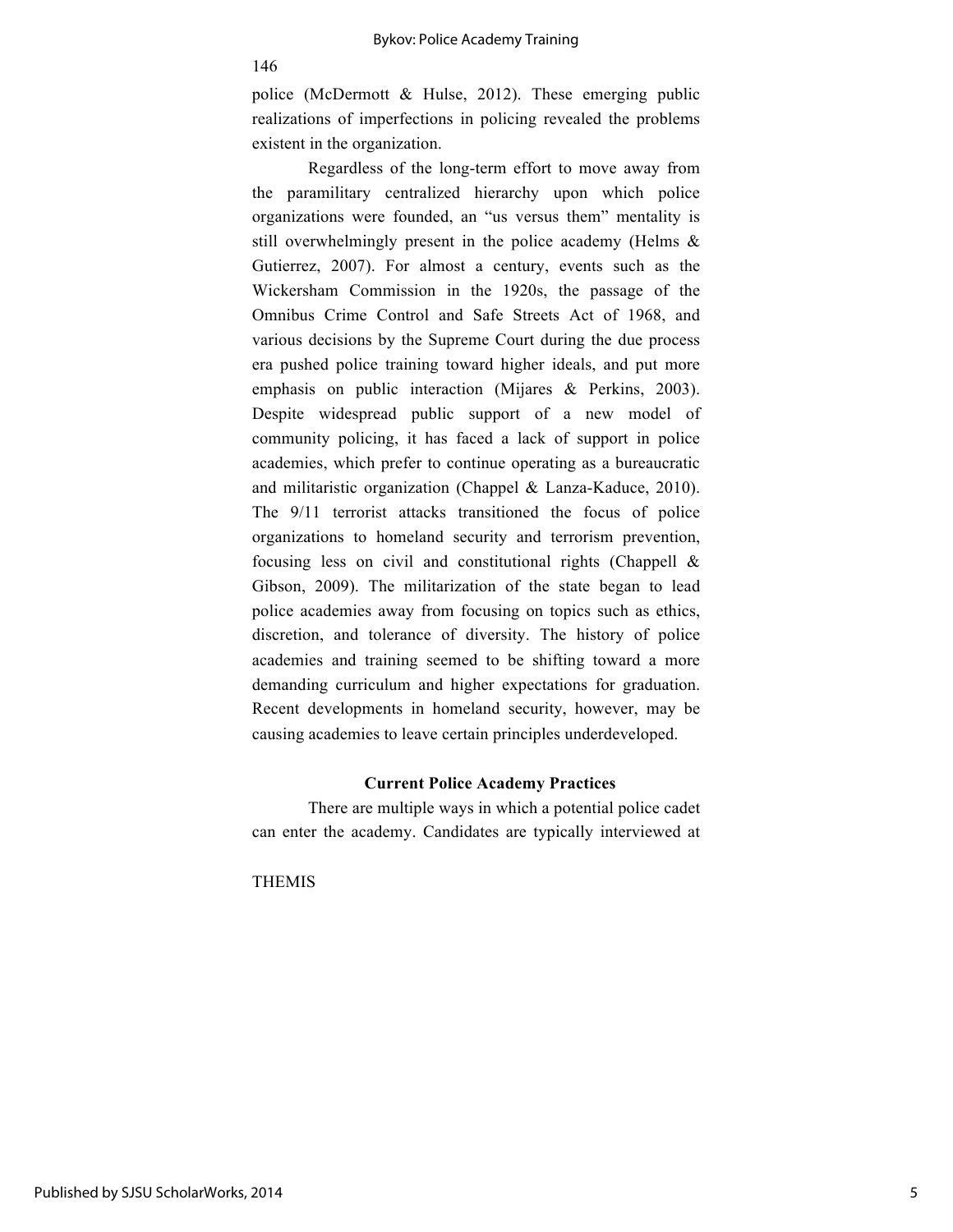various police departments, then sent off to the training academy if they are accepted. In these cases, the recruits attend the academy for free and receive a salary while training (Marion, 1998). In other cases, those who have not been hired can pay their way through the academy for approximately \$5,000 in hopes of getting hired in the future (McDermott & Hulse, 2012). Other requirements for enrollment can include passing a written exam, physical fitness test, and drug testing. Departments also run background checks, require a high school diploma/GED, and are increasingly asking for at least two years of higher education (Zhao, Ren & Lovrich, 2010). After potential cadets have passed these basic requirements, they can truly begin to prove themselves to their peers and instructors.

There is no standardized content or level of expectation taught at a police academy; each institution delegates the education of whichever issues are most critical for the area. Usually, curricula of academies in various states follow state and training board standards, which mark certain topics that must be taught and the number of training hours required (Caro, 2011). Some locations, such as the Ohio Peace Officer Training Academy (OPOTA), have instructors complete a training course to ensure a minimum level of comprehension (Marion, 1998). Most instructors are retired or active police officers who are oftentimes chosen for their experience rather than their ability to teach (Marion, 1998). Harris (2008) argues that although practical experience can be useful, it can also be irrelevant, limited, and inferior to other types of knowledge. An instructor's personal biases and opinions from their time in the field can impair their ability to teach basic facts to the cadets.

Besides learning objectives and physical training, most organizations emphasize a change of ideology. A change of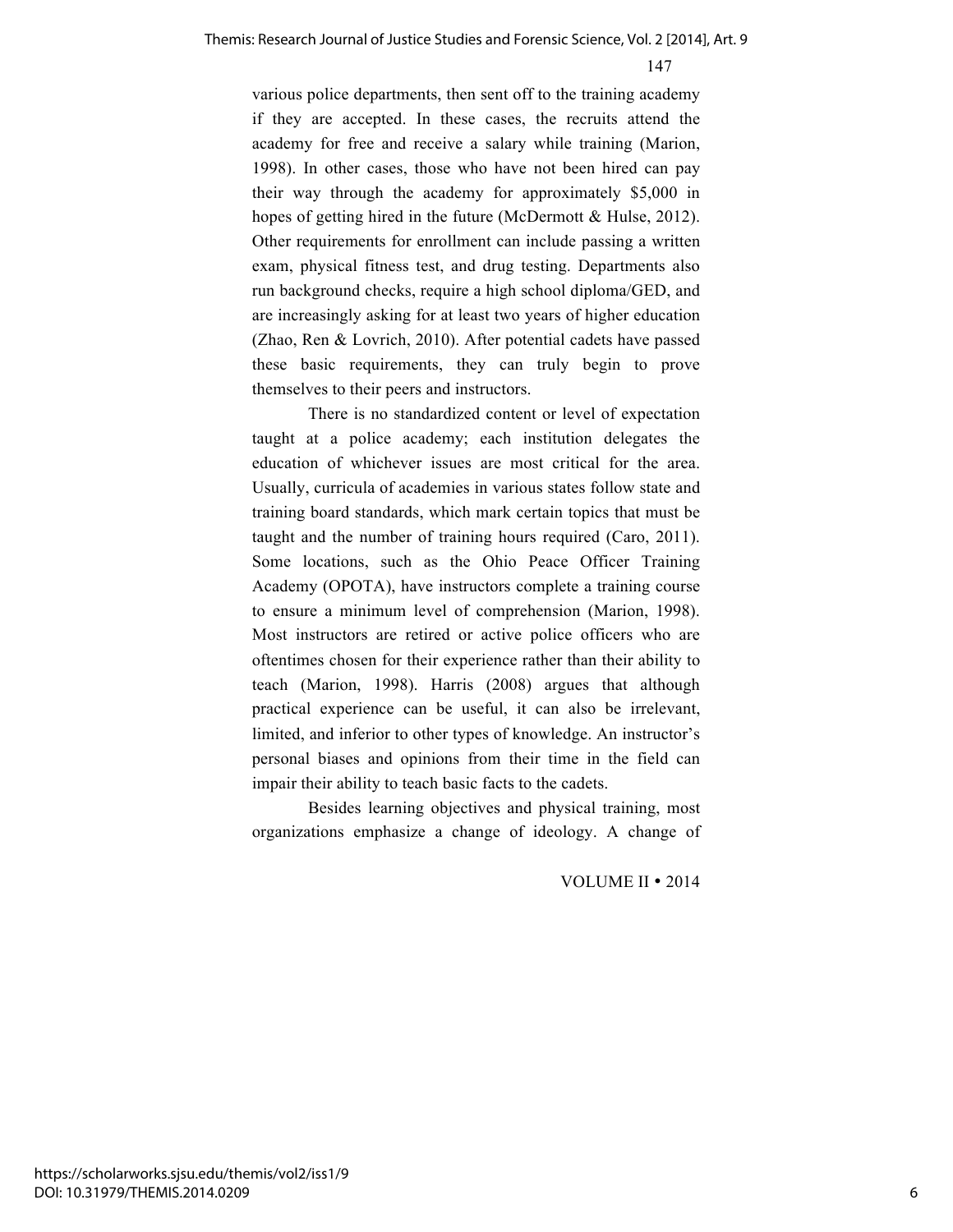#### Bykov: Police Academy Training

mindset is required to adapt to a potentially dangerous occupation that may require the use of force. Individuals are stripped of individual characteristics and taught to accept a group ideology, such as in military boot camps, with group punishments and discipline, and respect of a chain of command (Chappell & Lanza-Kaduce, 2010). Along with militarization come the beliefs of the traditional police culture, including institutionalized racism and sexism (Huisman et al., 2005). After the 9/11 terrorist attacks, homeland security has only increased in importance in officer training; civilian rights are being forcefully compromised in exchange for the illusion of safety (Oliver, 2006). Political, economic, and social factors consistently influence police practices, and it is during their time in the police academy that recruits learn a unified, bureaucratic way of responding to all of these factors.

Although academies vary in length of training and emphasis of various topics, certain consistencies are held across departments. Basic training can range anywhere from 400 to 800 hours, although various additional training is often implemented (Marion, 1998). The  $188<sup>th</sup>$  Academy Recruit Class of the San Francisco Police Department spent a total of 1,080 hours on training over a 24-week period. 120 hours were spent on scenario based policing while 960 hours were spent on theoretical matters (Kinnaird, 2007). The LAPD, on the other hand, requires an 828-hour training course, including 230 hours of academics, 113 hours of firearms, and 140 hours of physical training (Kinnaird, 2007). Controversial topics such as domestic violence and racism are often only focused on for a few hours (Huisman et al., 2005). Topics from traditional police academies such as marksmanship, defensive tactics, and driving skills are an area of comfort that most police academies spend too much

#### THEMIS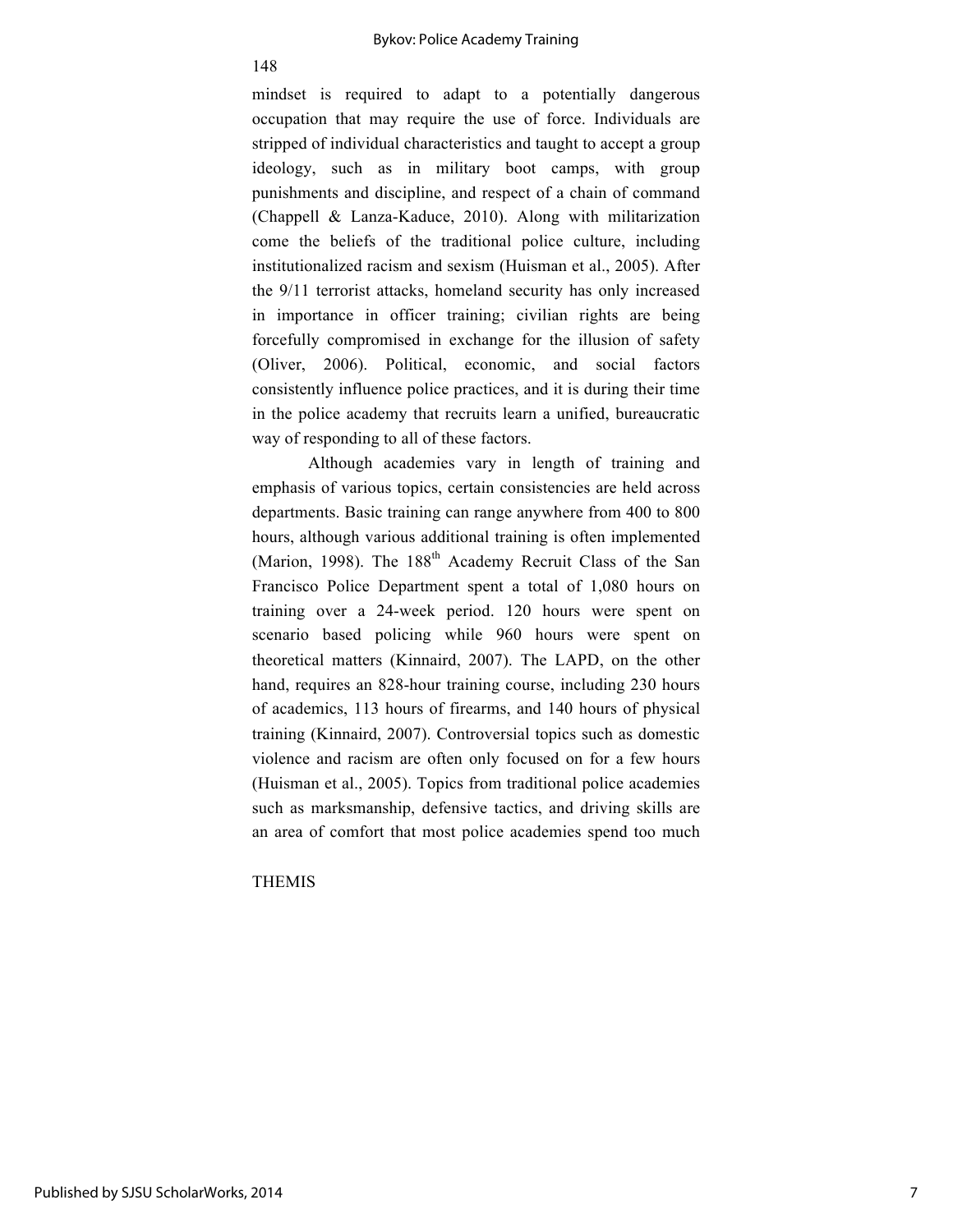time on. Meanwhile, ideological tenets such as community engagement are met with resistance and skimmed over (Chappell & Lanza-Kaduce, 2010). Other topics commonly taught in police academies can include: criminal and traffic law, human relations, police driving, officer safety techniques, and weapons training (Lane, 2005). Very little of the training involves open discussion, closing the opportunity for problem solving and practice in discretion.

#### **Gender Consequences**

The traditional attitudes present in police academies reflect conservative, outdated attitudes relating to race and gender, the latter of which has found more evidence. Women did not play a significant role in the policing profession until around 1970, at which point only 2% of all officers were women (Zhao et al., 2010). Within the past 20 years, the number of female police officers has increased to 10%, although few women are found in senior positions (Burke & Mikkelsen, 2005). Women from multiple police departments report feeling that promotions of women are nothing more than public relations maneuvers. Departments report holding progressive and modern attitudes; however, women consistently face discrimination and feel discouraged from seeking advancement (Gao, Terrill, & Paoline, 2013). Considering the discrepancies present in the former statistics, specific mechanisms concerning gender must be present causing this void.

Initial reasons and motivations for joining the police profession show no differences concerning gender; rifts in ideology between men and women usually begin during training. Raganella and White (2004) conducted a study examining career motivations in policing between genders; opportunities to help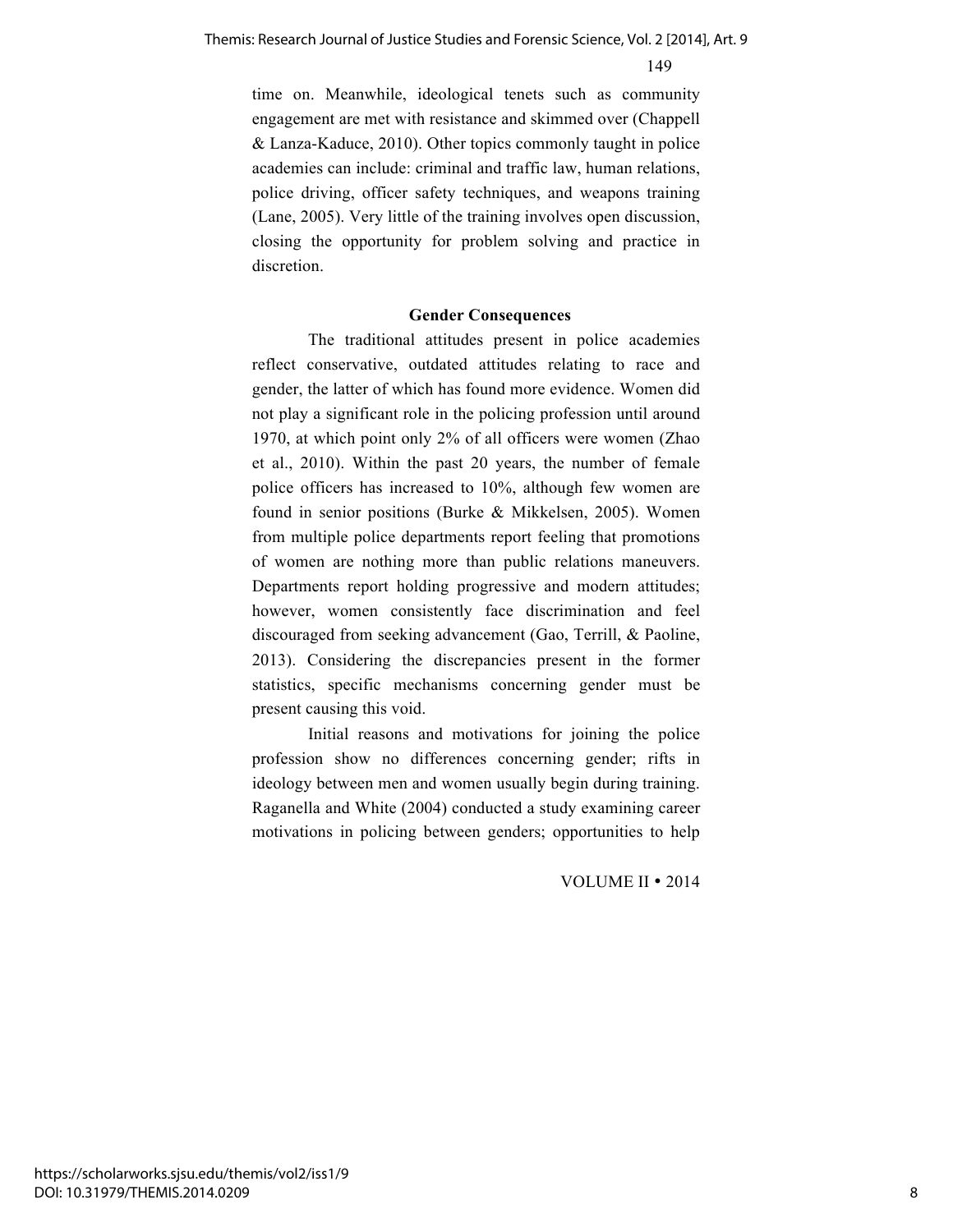people, job benefits, opportunities for career advancement, and early retirement dominated the top four responses for both genders. The least influential reasons, including lack of other career alternatives, salary, and power and authority were shared by both genders as well (Raganella & White, 2004). Despite similar career aspirations, gender integration and true equality in the police force have been historically avoided, only making progress through outside social forces and the law (Wilson & Buckler, 2010). Women choosing to pursue this historically male-dominated profession face many struggles once in the police academy.

During training in the police academy, traditional police viewpoints and beliefs are aired to the trainees, including stereotypes regarding women. The majority of instruction at the academy is highly reliant on the eagerness of instructors to share their experiences, regardless of being outdated or politically incorrect (Harris, 2008). For example, one training academy used episodes of the show COPS embellished with messages of hegemonic masculinity and racism to teach recruits (Prokos & Padavic, 2002). The class watched as a woman got her boyfriend taken away for domestic violence, yelling out names such as "bitch" and "pussy" to describe her behavior (Prokos & Padavic, 2002). Experiences like these in the academy and field training indoctrinate women into the hyper-masculine attitudes of police organizations, which have been prone to limiting female work to traditionally "feminine tasks" (Rabe-Hemp, 2008). Women's progress is continuously stunted as men's attitudes and skepticism prevent equality in the occupation.

Multiple other police training sessions produced similar results, reflecting strict masculinity-oriented beliefs. Another study documents battered immigrant women and women of color

#### THEMIS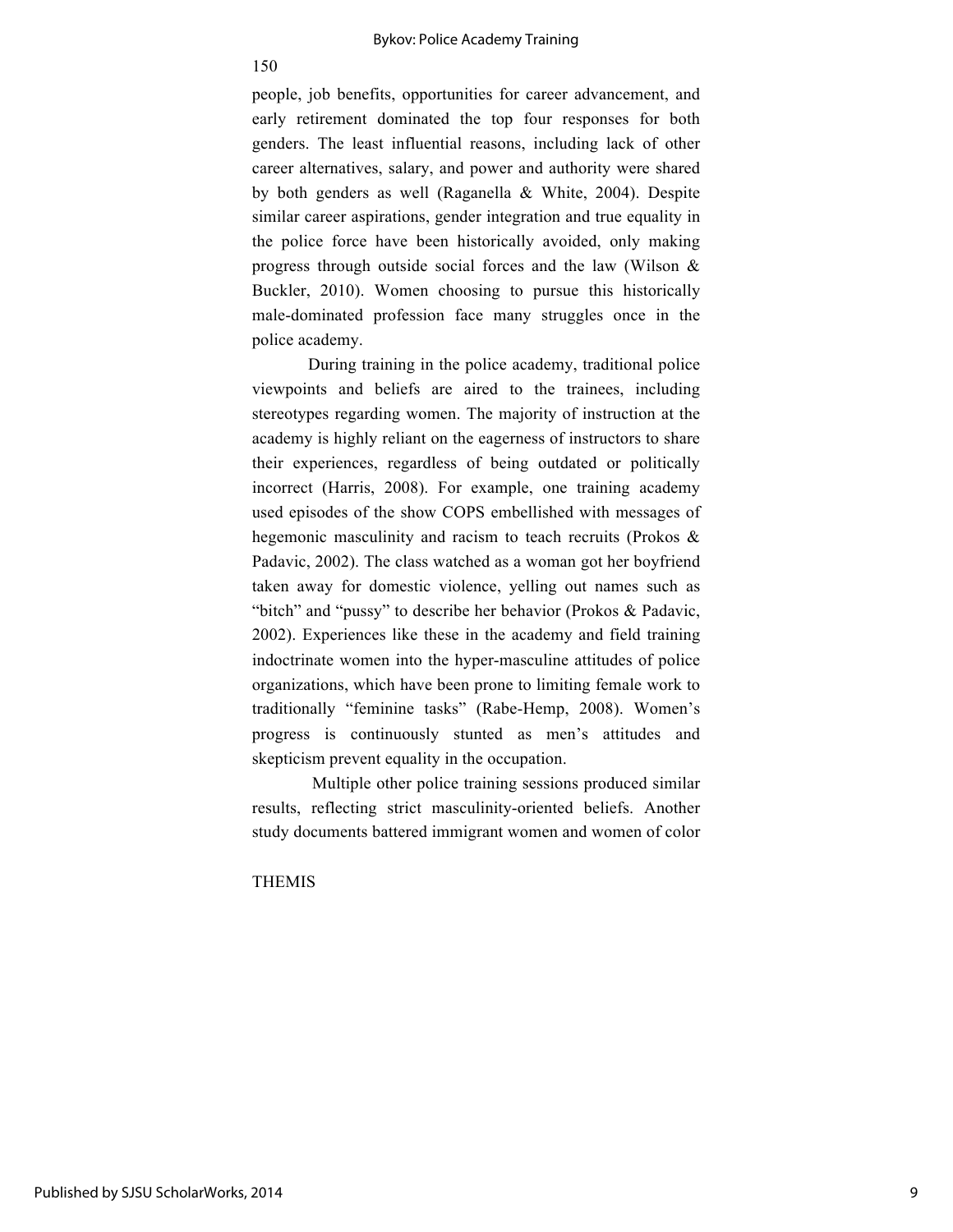sharing their stories with a group of 90 police officers in training. The women were met with verbal and nonverbal resistance from the officers. A few vocal disrespectful comments set the tone, with a lack of respect shown throughout the training (Huisman et al., 2005). The trainees stared inappropriately, gave inappropriate comments on instructors' clothing and appearance, and shared stories of sexual encounters, leading the instructors to feel uncomfortable to the point of needing to be escorted out (Huisman et al., 2005). In various police trainings, women are outnumbered and forced to be silent or comply with the continuation of hegemonic masculinity and the "us vs. them" mentality fostered in traditional police trainings (Chappell & Lanza-Kaduce, 2010). These inequalities are carried from the academy to fieldwork and patrols, eventually being administered into the community.

After graduating from the police academy, women continue to face the stereotypes that have been indoctrinated into their cohorts throughout training. The academy emphasizes the traditional role of police officers as crime-fighters who are masculine, aggressive, and rugged. These tenets present a dilemma for female officers: if they try to fit the masculine image, they are labeled "butch" or "dyke" and if they keep their femininity, they are seen as weak (Rabe-Hemp, 2008). A lack of rebellion on the part of the women comes from the paramilitary organizational structure learned in the academy: recruits must give up their personal liberties and opinions and submit to the authority structure of the organization (Chappell & Lanza-Kaduce, 2010). Burke and Mikkelsen (2005) found women reporting more negative interactions in the workplace regarding gossip, sexual harassment, hazing, and verbal harassment by superiors. These findings are exaggerated in rural and small town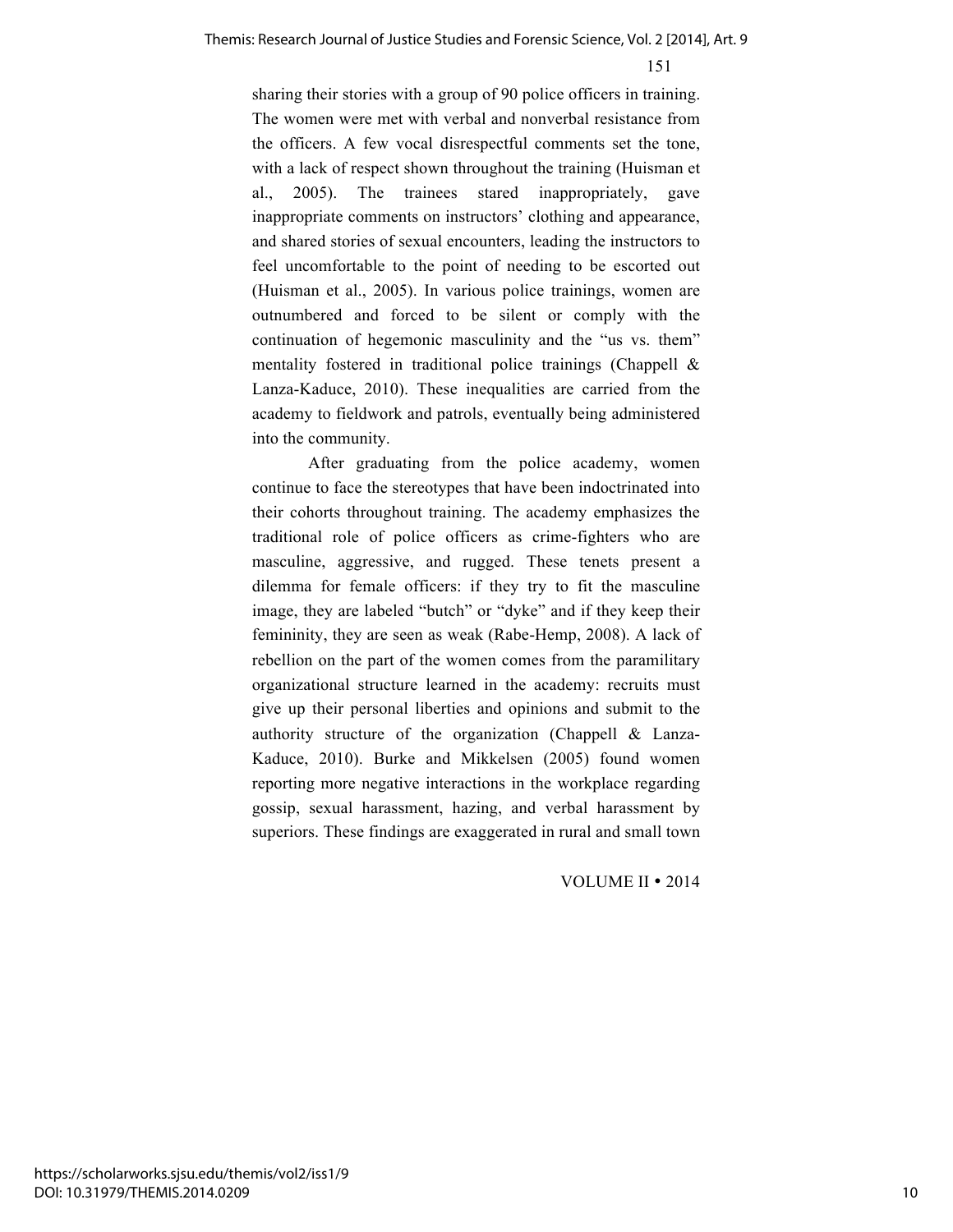police agencies, where women represent only 6% of municipal officers and are placed in lower ranks even more disproportionately than in larger cities (Rabe-Hemp, 2008). The lack of respect and promotions given to women are a direct reflection of attitudes toward gender hierarchy taught in the academy.

Gender segregated police training practices are implemented and visibly resisted in community responses. For over 30 years, battered women's advocates have been at odds with police organizations over a lack of action in defending and emphasizing domestic violence problems. Academy training does not properly prepare officers with the attitudes necessary to enforce or investigate domestic violence, especially in cases where men are the victims (Huisman et al., 2005). This is due, in part, to the very specific gender roles that are imagined within the ideologies of police officers. Kinnaird (2006) found that the most common complaints from the community that related to problems with training or policy were sexual and racial slurs from police officers. Police officers do not receive proper training on the sensitive issue of gender, and therefore may end up responding to situations inappropriately. One of the beliefs connecting women with crime is a negative framework, which states that when women violate the traditional roles set for them, they are likely to receive harsher punishment (Gabidon, Higgins & Potter, 2010). Although this framework does not always pan out, the gender stereotypes perpetuated in training academies are a definite part of the critical treatment given to women who violate gender stereotypes. The faulty training of officers on gender issues manifests itself not only in the treatment of female police officers, but also in the attitudes and treatment given to women in the general public.

#### THEMIS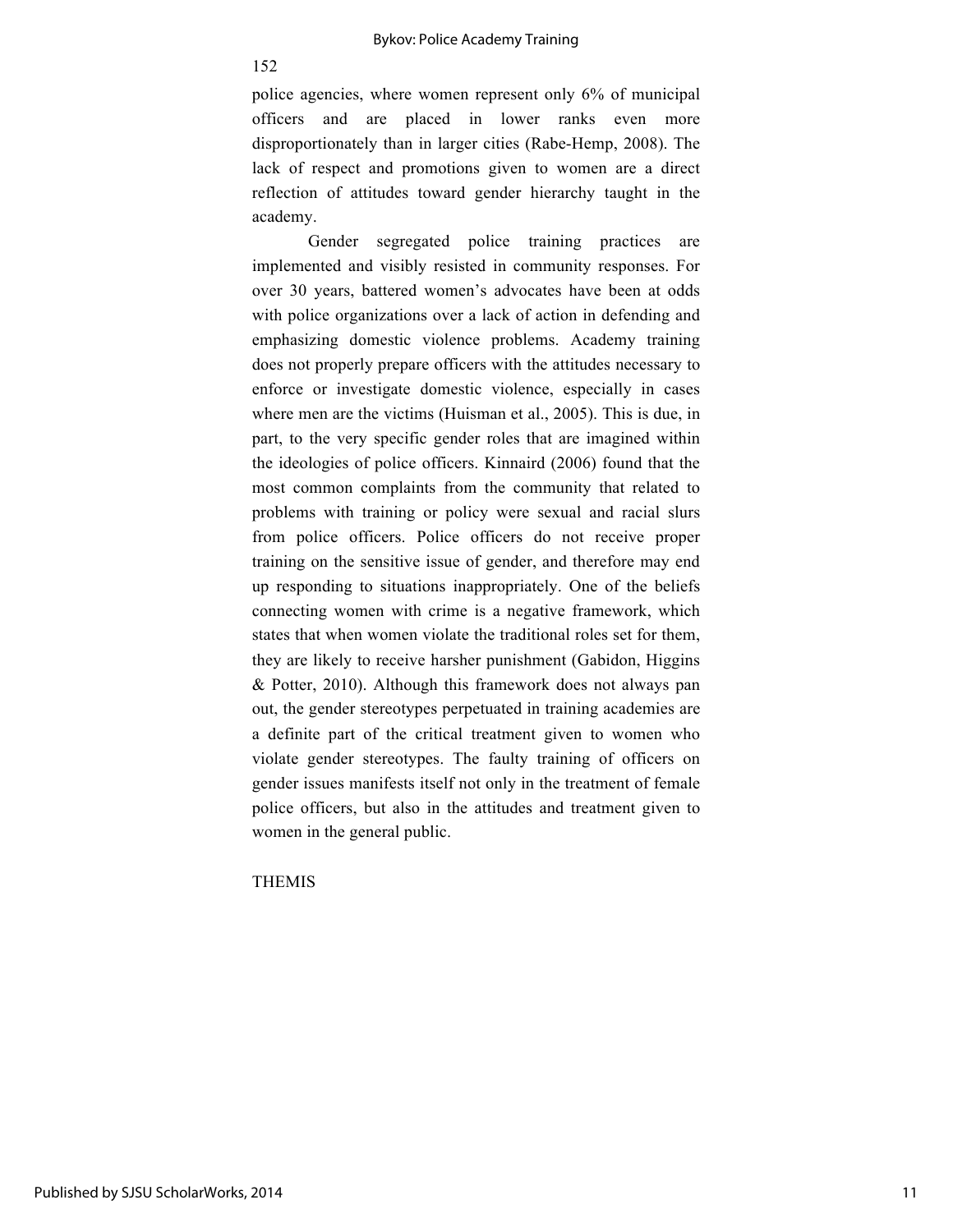#### **Policy Implications & Conclusion**

The gaps and inefficiencies with police academy training, especially concerning the treatment of women, are outdated and need to be finessed. In order to improve officer relations with the community, especially concerning treatment of women, changes need to be made at the academy phase of police training. Currently, only about 10% of what is learned at police training academies is applied in fieldwork (Caro, 2011). Therefore, structural changes in lesson plans need to relocate the amount of time and attention given to specific topics. Instead of spending the majority of instruction time on physical fitness and handling weapons, the majority of academy time needs to be allocated toward dealing with controversial topics such as racial profiling, gender stereotypes, and the use of discretion. Physical training should be removed from the academy completely; candidates should be responsible for gaining the proper level of physical fitness on their own time. To be held accountable for these topics, a "morality and decision-making" section would be added to the written portion of the police entrance exams. With this reallocation of time and responsibility, cadets will be forced to engage more deeply in controversial topics.

Although each state has its own policies concerning police academies and policing practices, more uniformity across the states would help efficiency in the criminal justice system. Just as the federal government regulates interstate commerce, it is essential to delegate policing to the federal government as well, since crime can move freely through and across states. Similar practices for policing would hold all police departments to the same guidelines, avoiding situations such as: civil litigation due to officer misconduct, diminished community trust in the police, less public cooperation, and other difficulties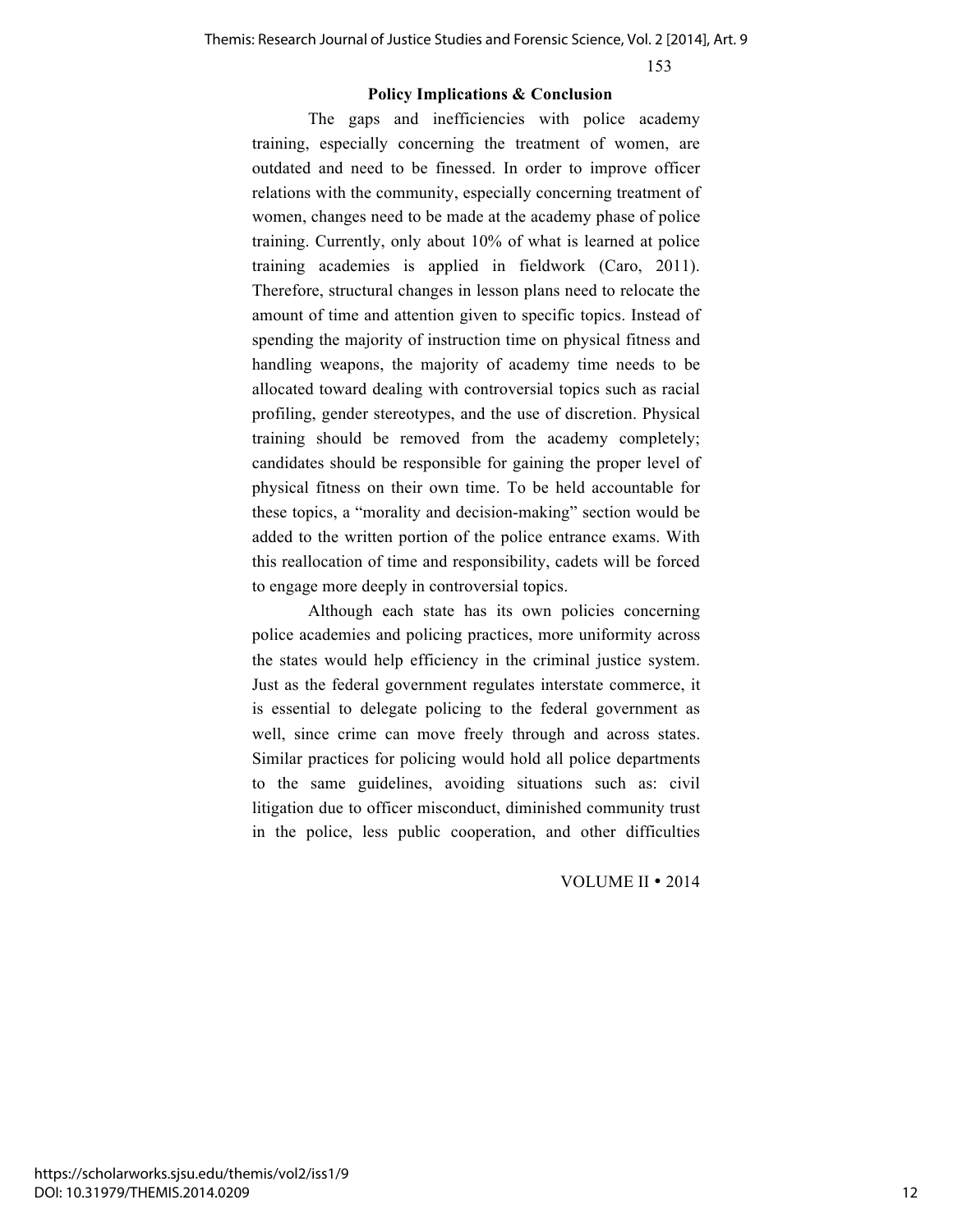#### Bykov: Police Academy Training

154

(Caro, 2011). Standards for police academies and qualifications for police work need to be streamlined in order to clarify laws as well as aid the public in being able to hold police officers accountable for their actions.

Policing practices pertaining to dealing with women need to be sanctioned in order to allow officers less leeway. Currently, officers operate within concentric circles, meaning certain groups are affected by the corruption of police practices more than others (Petras, James, Abaya & Eastman, 2012). To alleviate this, officers' personal views need to be removed from the way they administer justice. Temporary quotas enforced throughout police departments mandating officers of different ethnicities, genders, and religions to be paired together will eventually allow for a less biased police force. Along with this, officers need to be held responsible for upholding the ideals of community policing, and taking the diversity of each neighborhood into account when patrolling. Examples of progressive police departments should be mirrored: developments to Florida police departments emphasize diversity, community relations, and problem-solving; testing this knowledge with scenarios and regular debriefings hold officers accountable for understanding the information (Chappell & Lanza-Kaduce, 2010). Legislation announcing this unified approach to policing would be a crucial step in moving forward the ideology of policing.

Policing has always been a part of the justice system put in the spotlight by public perceptions and criticisms. The origins of policing in the United States were corrupt, reflecting racist ideologies. Since then, police practices have been moving toward a more publicly acceptable method of law enforcement. Regardless, large problems with police academies are going to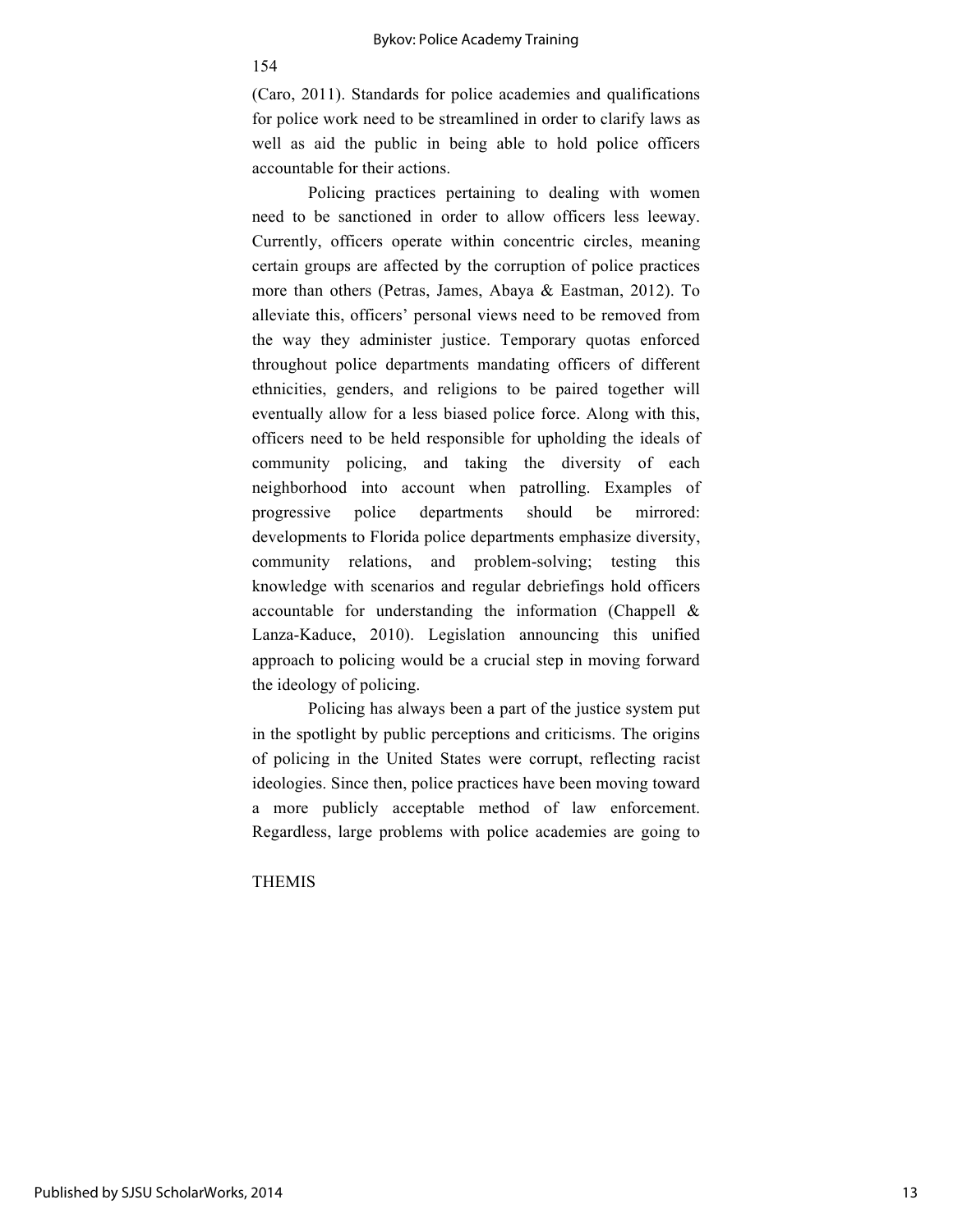continue manifesting themselves with lackluster officer performance in the field if they remain unchanged. Currently, policing negatively affects certain groups disproportionately; women are discriminated against throughout training, on the job, and in interactions with officers. Past research indicates that the macho attitudes propagated during training have lasting effects on officer attitudes. If significant policy changes and structural developments are not made to police academies and patrols, these unethical attitudes will continue to reflect themselves in interactions with the public. In order for policing to move away from its current state as a paramilitary-bureaucratic organization and finally reflect the ideals of a democracy, policing organizations will require costly and time-consuming reconstruction.

#### **References**

- Burke, J., & Mikkelsen, A. (2005). Gender issues in policing: Do they matter? *Women in Management Review, 20*(2), 133- 143.
- Caro, C. A. (2011). Predicting state police officer performance in the field training officer program: What can we learn from the cadet's performance in the training academy? *American Journal of Criminal Justice*, (36), 357-370.
- Chappell, A. T., & Gibson, S. A. (2009). Community policing and homeland security policing: Friend or foe? *Criminal Justice Policy Review*, *20*(3), 326-343.
- Chappell, A. T., & Lanza-Kaduce, L. (2010). Police academy socialization: Understanding the lessons learned in a paramilitary-bureaucratic organization. *Journal of Contemporary Ethnography*, *39*(2), 187-214.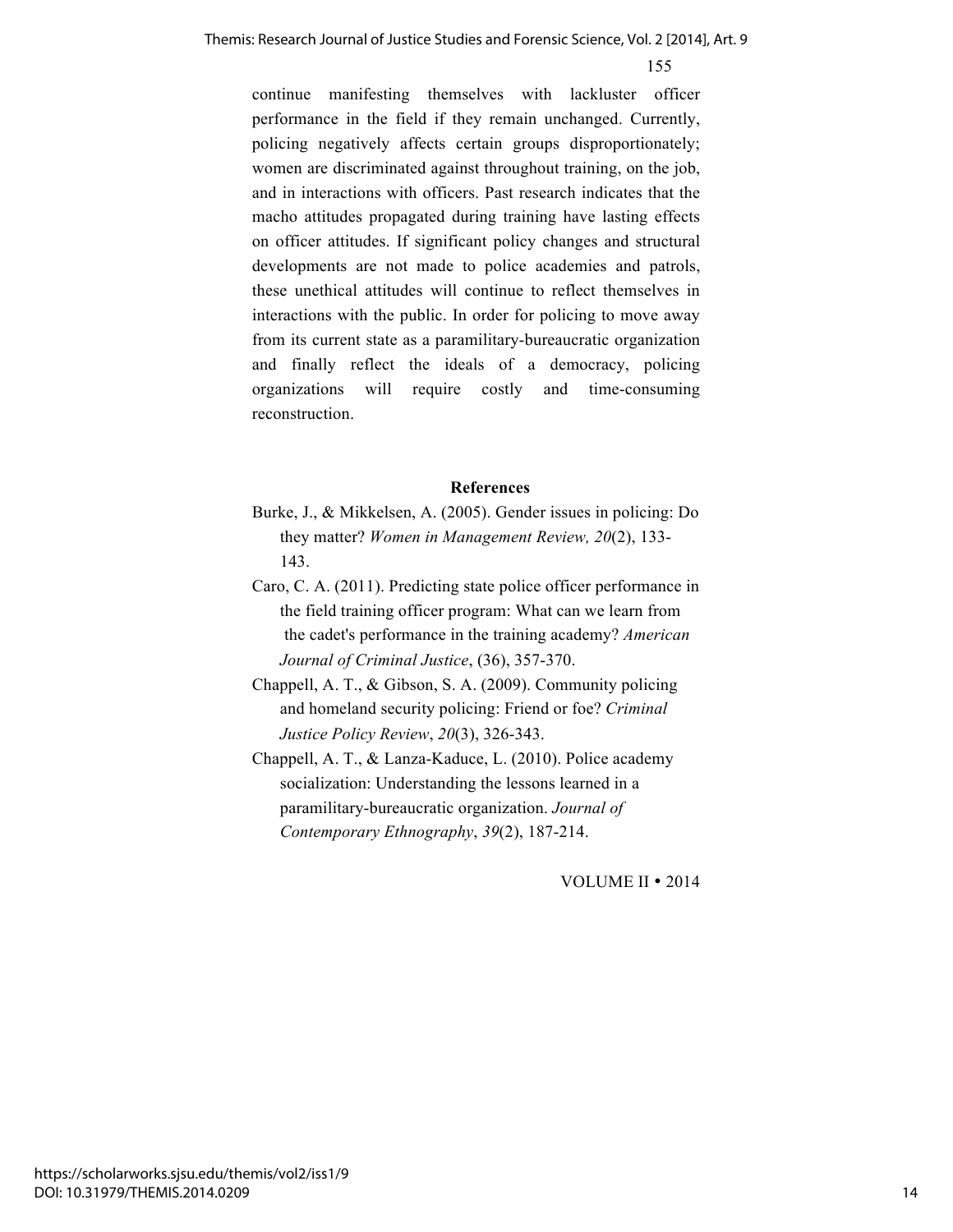- Cohn, E. G. (1996). The citizen police academy: A recipe for improving police-community relations. *Journal of Criminal Justice*, *24*(3), 265-271.
- Cordner, G., & Shain, C. (2011). Editorial: The changing landscape of police education and training. *Police Practice & Research*, *12*(4), 281-285.
- Gabidon, S.L., Higgins G.E., & Potter, H. (2011). Race, gender, and the perception of recently experiencing unfair treatment by the police: Exploratory results from an all-black sample. *Criminal Justice Review, 36*(5), 5-21.
- Gau, J. M., Terrill, W., & Paoline III, E. A. (2012). Looking up: Explaining police promotional aspirations. *Criminal Justice and Behavior, 40*(3), 247-269.
- Harris, S. R. (2008). Are instructors who have "practical experience" necessarily superior to those who don't? *American Sociologist*, (39), 86-93.
- Helms, R., & Gutierrez, R. (2007). Federal subsidies and evidence of progressive change: A quantitative assessment of the effects of targeted grants on manpower and innovation in large U.S. police agencies. *Police Quarterly*, *10*(1), 87- 107.
- Huisman, K., Martinez, J., & Wilson, C. (2005). Training police officers on domestic violence and racism: Challenges and strategies. *Violence Against Women*, *11*(6), 792-821.
- Kinnaird, B. A. (2007). Exploring liability profiles: A proximate cause analysis of police misconduct. *International Journal of Police Science and Management*, *9*(3), 201-213.
- Lane, T. (2005). Personal and departmental benefits of continuing education: The FBI academy experience. *FBI Law Enforcement Bulletin*, *74*(5), 1-6.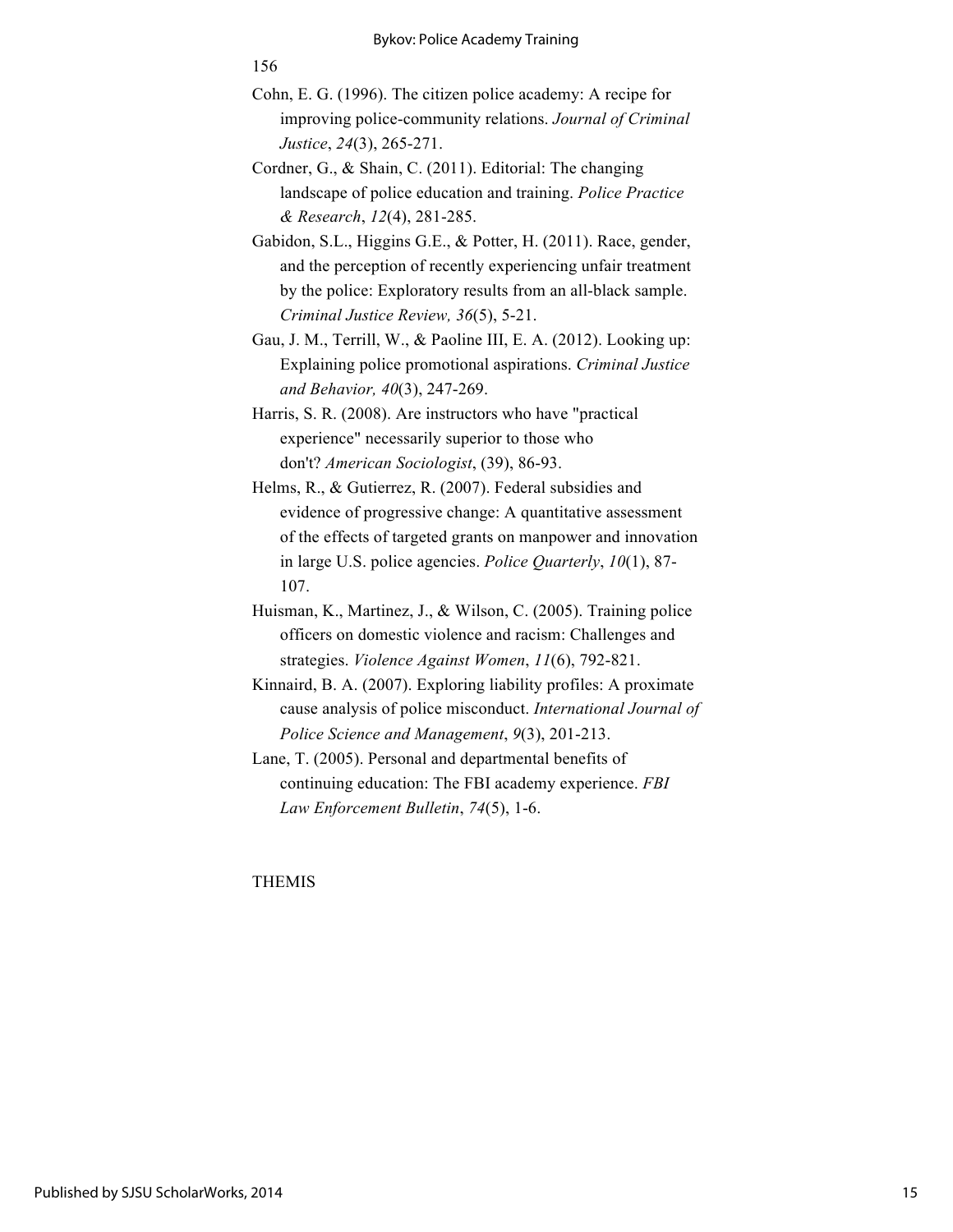157 Themis: Research Journal of Justice Studies and Forensic Science, Vol. 2 [2014], Art. 9

- Marion, N. (1998). Police academy training: Are we teaching recruits what they need to know? *Policing: An International Journal of Police Strategies and Management*, *21*(1), 54-79.
- Mazerolle, L., Antrobus, E., Bennett, S., & Tyler, T. R. (2012). Shaping citizen perceptions of police legitimacy: A randomized field trial of procedural justice. Criminology, *51*(1) 33-64.
- McDermott, P. J., & Hulse, D. (2012). Focus on training. *FBI Law Enforcement Bulletin*, *81*(2).
- Mijares, T., & Perkins, D. (2003). Adequacy in crisis negotiations training: Legal issues and management concerns. *Journal of Police Crisis Negotiations*, *3*(1), 115- 120.
- Oliver, W. M. (2006). The fourth era of policing: Homeland security. *International Review of Law, Computers & Technology*, *20*(1-2), 49-62.
- Petras, J., & Abaya, R. E. (2012). The rise of the police state in America and the absence of mass opposition. *Canadian Dimension*, *46*(5).
- Prokos, A., & Padavic, I. (2002). 'There outta be a law against bitches': Masculinity lessons in police academy training. *Gender, work, and organization, 9*(4), 439-459.
- Rabe-Hemp, C. (2008). Survival in an "all-boys club": Policewomen and their fight for acceptance. *Policing: An International Journal of Police Strategies and Management, 31*(2), 251-270.
- Raganella, A.J., & White, M.D. (2004). Race, gender, and motivation for becoming a police officer: Implications for building a representative police department. *Journal of Criminal Justice, 32*(6), 501-513.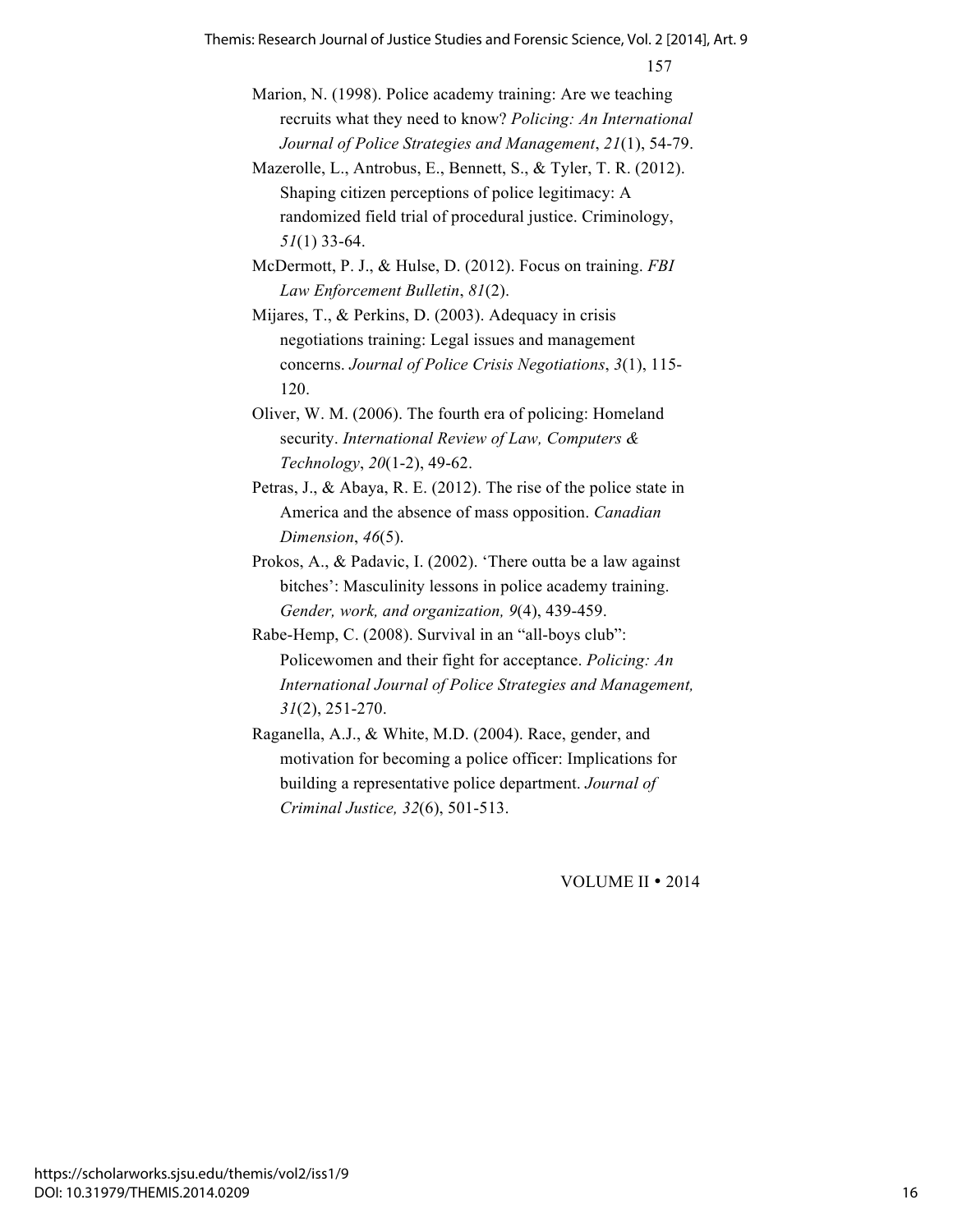- Scott, M. S. (2010). Policing and police research: Learning to listen, with a Wisconsin case study. *Police Practice & Research*, *11*(2), 95-104.
- Sedevic, M. T. (1997). An evaluation of the emergency response week curriculum. *Policing: An International Journal of Police Strategies and Management*, *35*(3), 438-457.

Weiler, S. C., & Cray, M. (2011). Police at school: A brief history and current status of school resource officers. *Clearing House*, (84), 160-163.

Wilson, S., & Buckler, K. (2010). The debate over police reform: Examining minority support for citizen oversight and resistance by police unions. *American Journal of Criminal Justice*, (35), 84-97.

Zhao, J., Ren, L., & Lovrich, N. (2010). Police organizational structures during the 1990s: An application of contingency theory. *Police Quarterly*, *13*(2), 209-232.